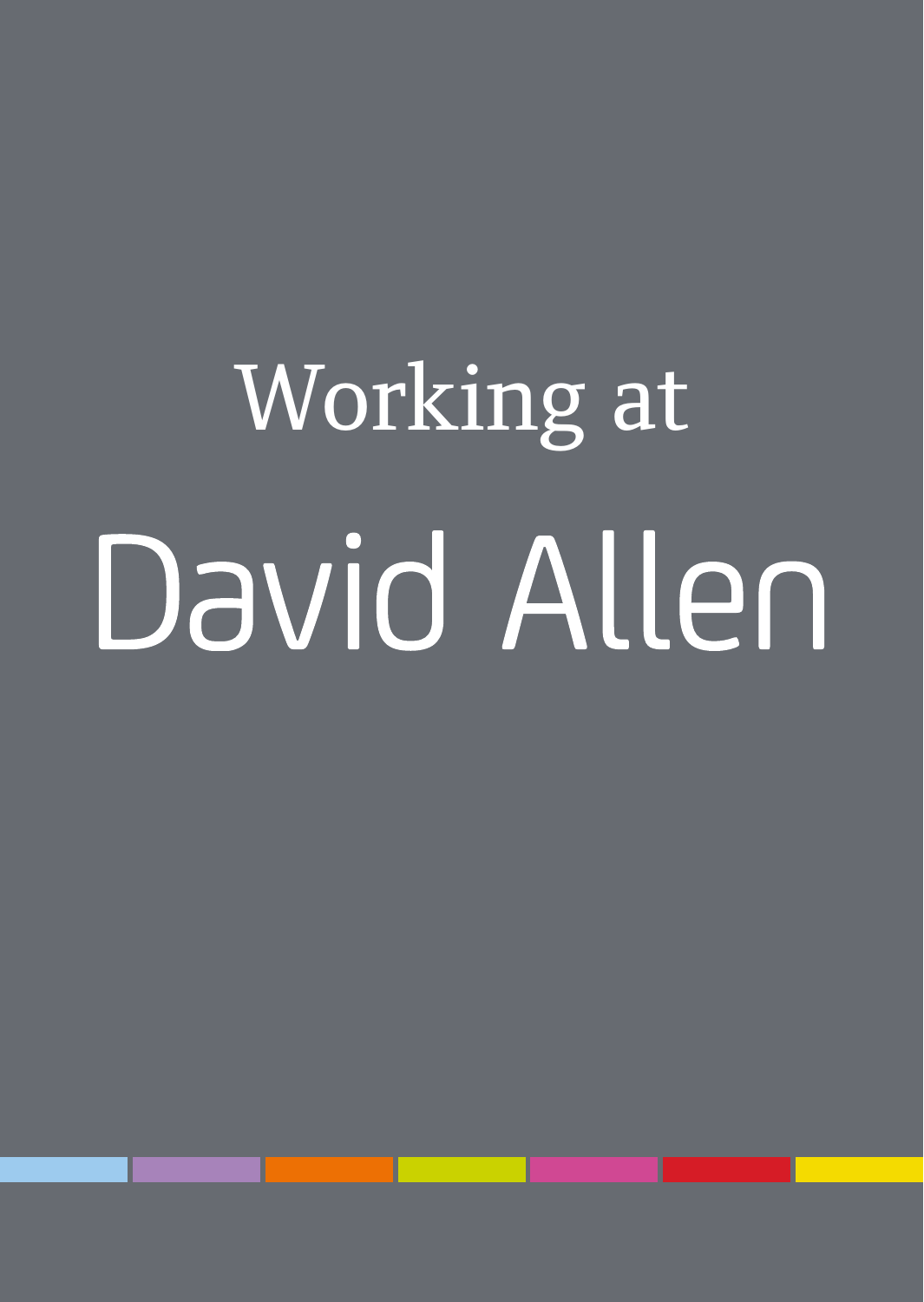

## Welcome to David Allen

Our little book of values will help you to understand…

- Who we are
- What we do
- What makes us different to other firms
- How we treat each other and our clients

Great vision without great people is irrelevant, and our people really are the best. The best at what they do and the best at how they do it.

And the great thing is, they keep striving to be even better! Our people, their skills and ambitions are as important to us as are our clients. We can't deliver a great service without great people after all…

We offer a service that not many businesses do, we provide seven integrated services under one roof. Our aim is to be the best provider of each of our services in Cumbria, South West Scotland and further afield.

With the right people, a clear direction and happy clients we can achieve our aim.

Winigh allen

David Allen Founding Partner

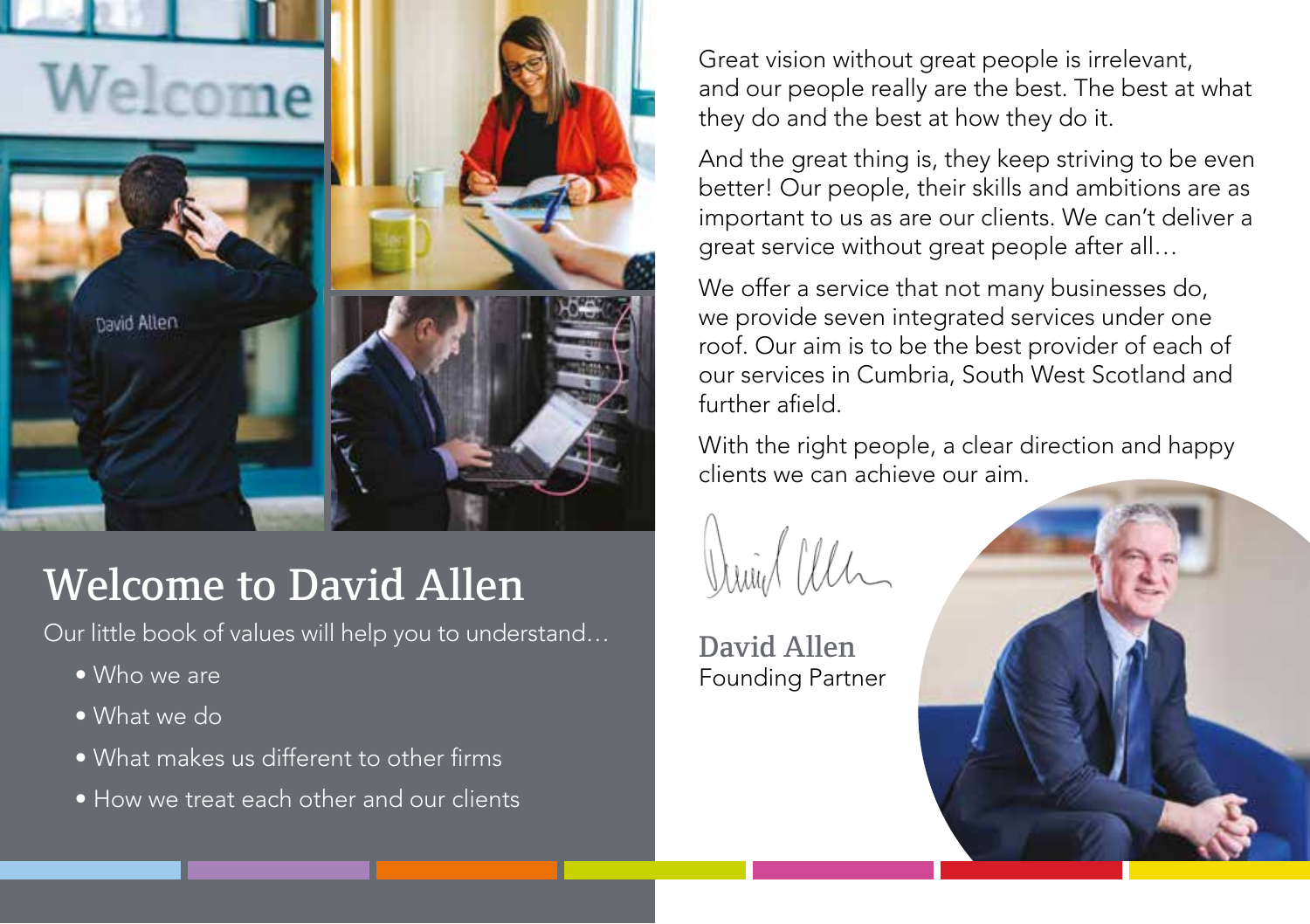Who we are

We are a leading independent firm of Chartered Accountants, Advisers and Specialists that deliver a wide range of business services to businesses of all sizes.

We are a partner led firm, with partners in each of our service areas to make sure each area is represented in everything that we do.

We offer integrated services based in Cumbria and South West Scotland with offices at Carlisle, Dalston, Dumfries, Penrith and Workington.



like to know more about who we are, our aim and

david@david-allen.co.uk • 07769 645 577

David Allen Founding Partner



I love work, I love the brand, I love everything about the company and our people.

Back in 1997, I had a vision to deliver a great service and offer much more when it came to the services available.

I qualified as a Chartered Accountant in 1995 and gained my practising certificate on Monday 24 March 1997. That same day I started David Allen Chartered Accountants from my garage in Dalston.

I'm very proud of the way the business has evolved from being a Chartered Accountants to now having a multi-discipline service offering, from IT to debt recovery. I'm also very proud of the team we have nurtured, with many having studied for new qualifications and grown along with us over the years.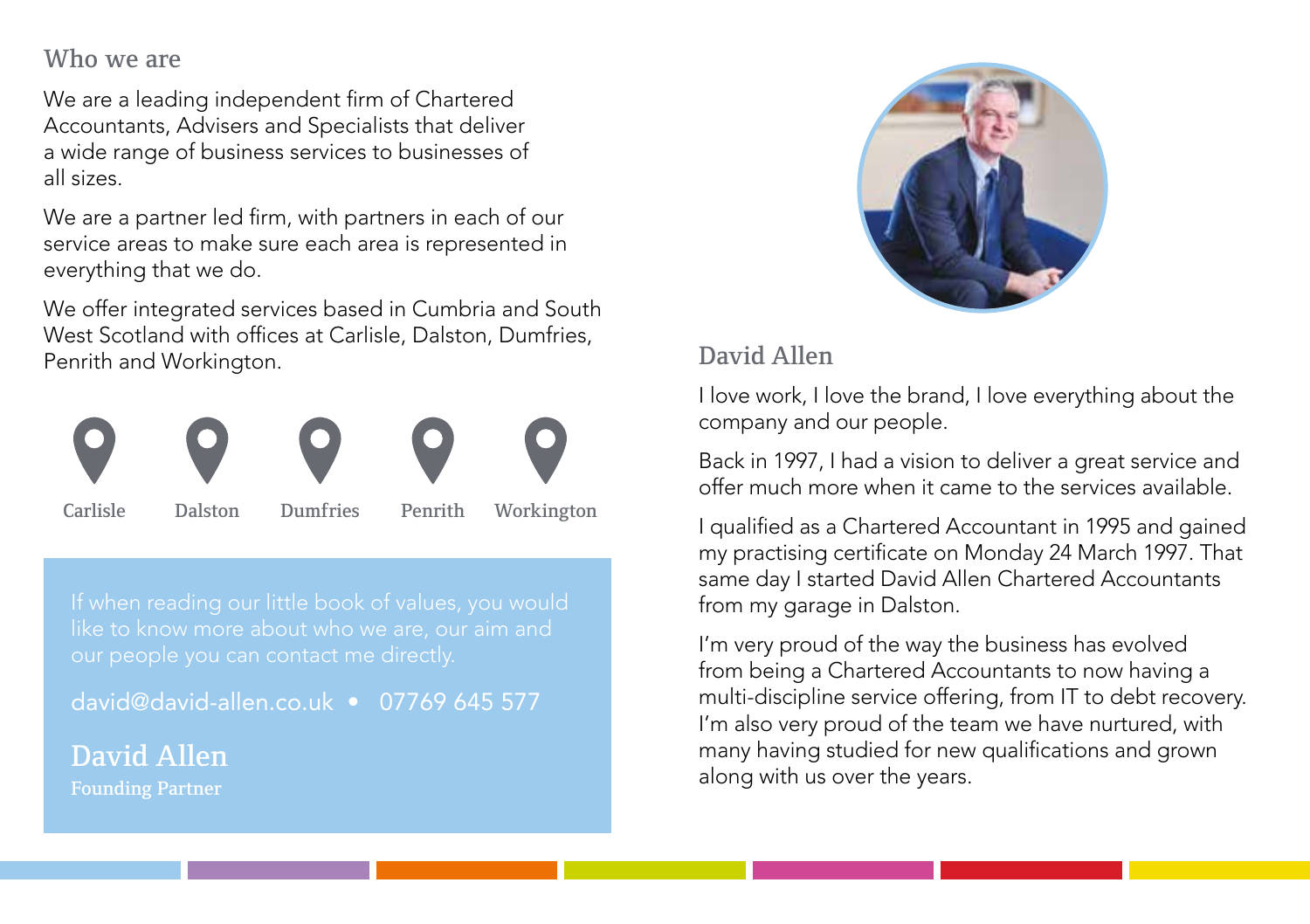

### Alison Welton

I joined the David Allen team in 2004 and I have never looked back! There were only 25 members of staff when I joined #TeamDA, so I have seen amazing growth, development and opportunities for the team working across the David Allen group.

When looking for a practice to join, I had heard amazing things about David Allen. After reading their story, I knew they were the firm that I wanted to work for. It was a forward thinking and innovative practice which put people development and opportunities at the heart of everything it did.

My greatest professional achievement was in 2008, I became the first appointed Partner in the practice and I have since been promoted to Managing Partner. It is a real honour to play an active part in the strategy and development of the firm and to work with a great team of colleagues and clients.

### Our Service Areas

Forward thinking and ambitious accountants, auditors and advisers



Minimising the amount you pay while keeping you compliant



Independent Financial Advisers giving the advice you need to secure the future you deserve



Growing our rural economy together



IT expertise to enable your business and empower your team



Simple and effective debt recovery to help businesses and individuals



Managing complex legislation and processes to save you time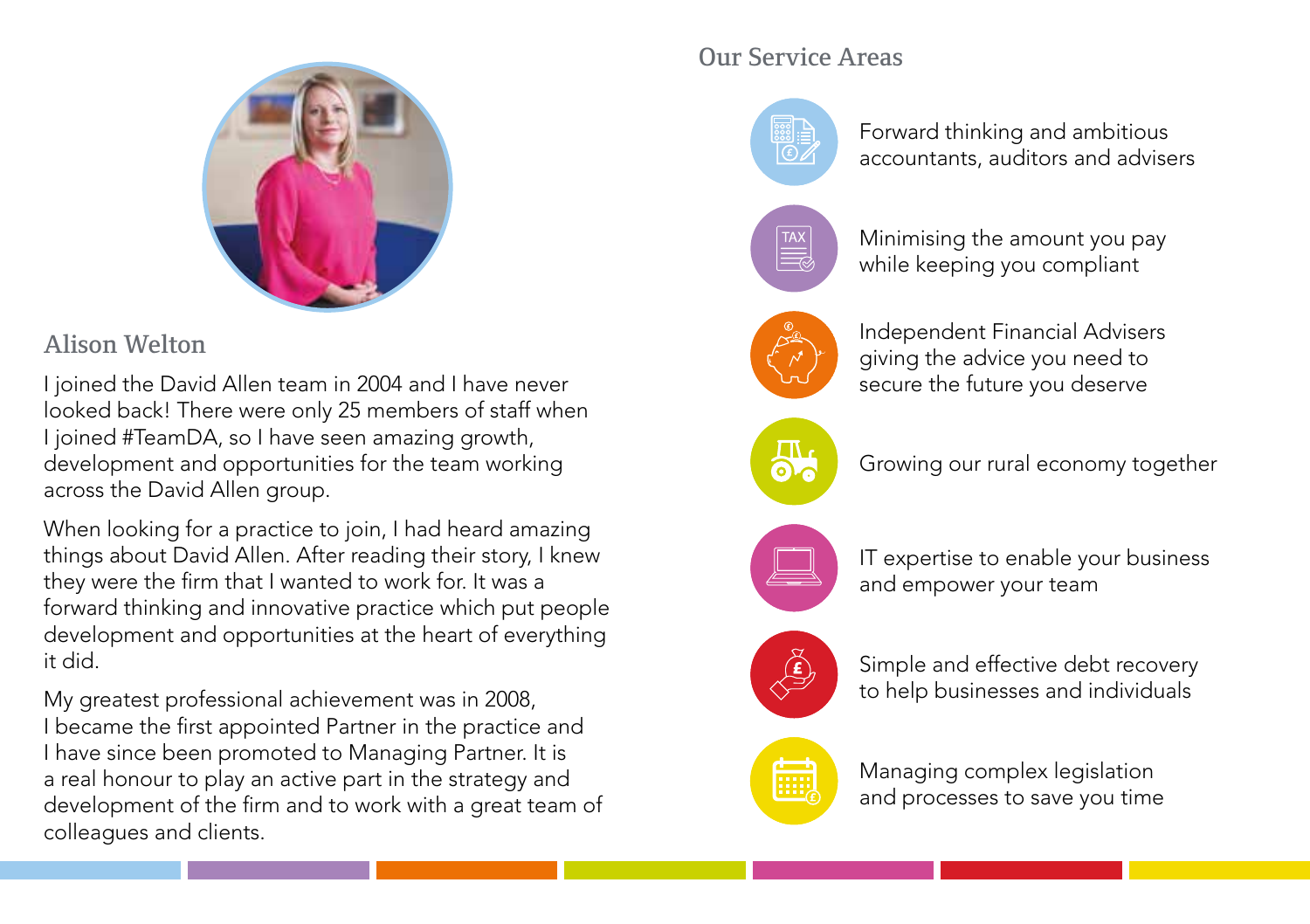### Our Values

As a people focused business we are enthusiastic and supportive, open, honest and appreciate and treat everyone with fairness, consideration and respect.



Thrive on our clients Ambition for their future, and ours too



Provide the highest level of Professionalism with every interaction and delivery of service



Continually develop and grow our Knowledge and share it with others



Have Integrity across all interactions with clients, colleagues and our community



Respect and support others, and the knowledge and opinions they bring

### Our Purpose

The growth and development of our thriving business, operating with integrity for the benefit of our people and clients. To create an environment where hard work and energy prosper and creates wealth and worth for all.

> "Strive not to be a success, but rather to be of value."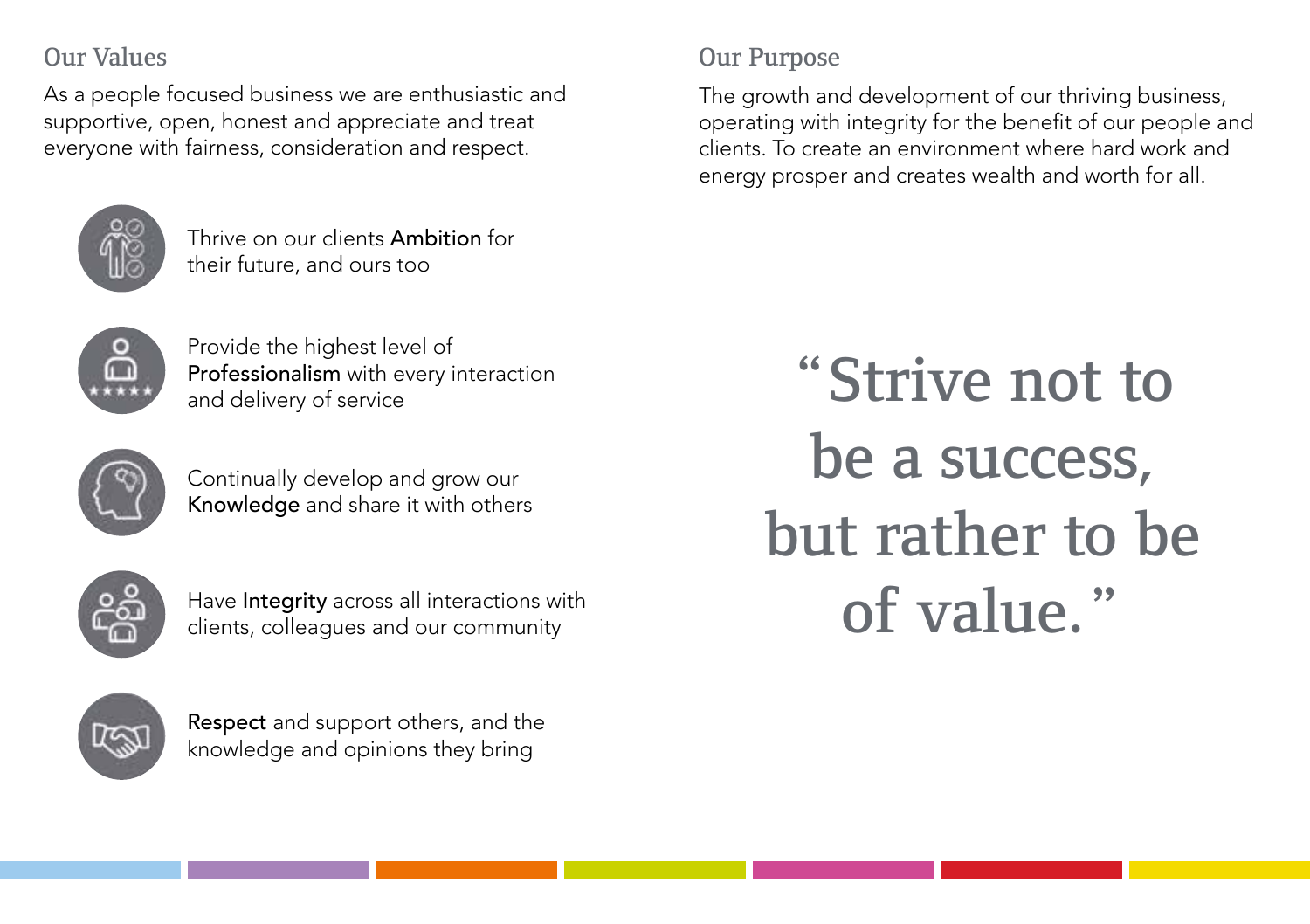### What Makes Us Different Current Current Current Current Current Current Current Current Current Current Current Current Current Current Current Current Current Current Current Current Current Current Current Current Curren

- We are a team of highly motivated, passionate and caring people
- Our people have access to the latest technology and technical updates
- We provide fully integrated services in one firm that is available locally
- Our people create strong and friendly working relationships with all of our clients
- We are a forward thinking, straight talking, down to earth modern firm

### Our Culture

We are achievers working hard in a friendly, professional way where everyone matters. We are practical, proactive and dynamic, working with passion in all that we do.









Partner **David Allen** 

Partner **Alison Welton** 

Partner **Lucy Metcalf** 



Partner



Partner **Sue Jeffrey** 



Partner **Julie Osborn** 



IT Director **David Arnold** 



IT Director **Gary Martin** 



Managing Director and IFA **Steve Balmer**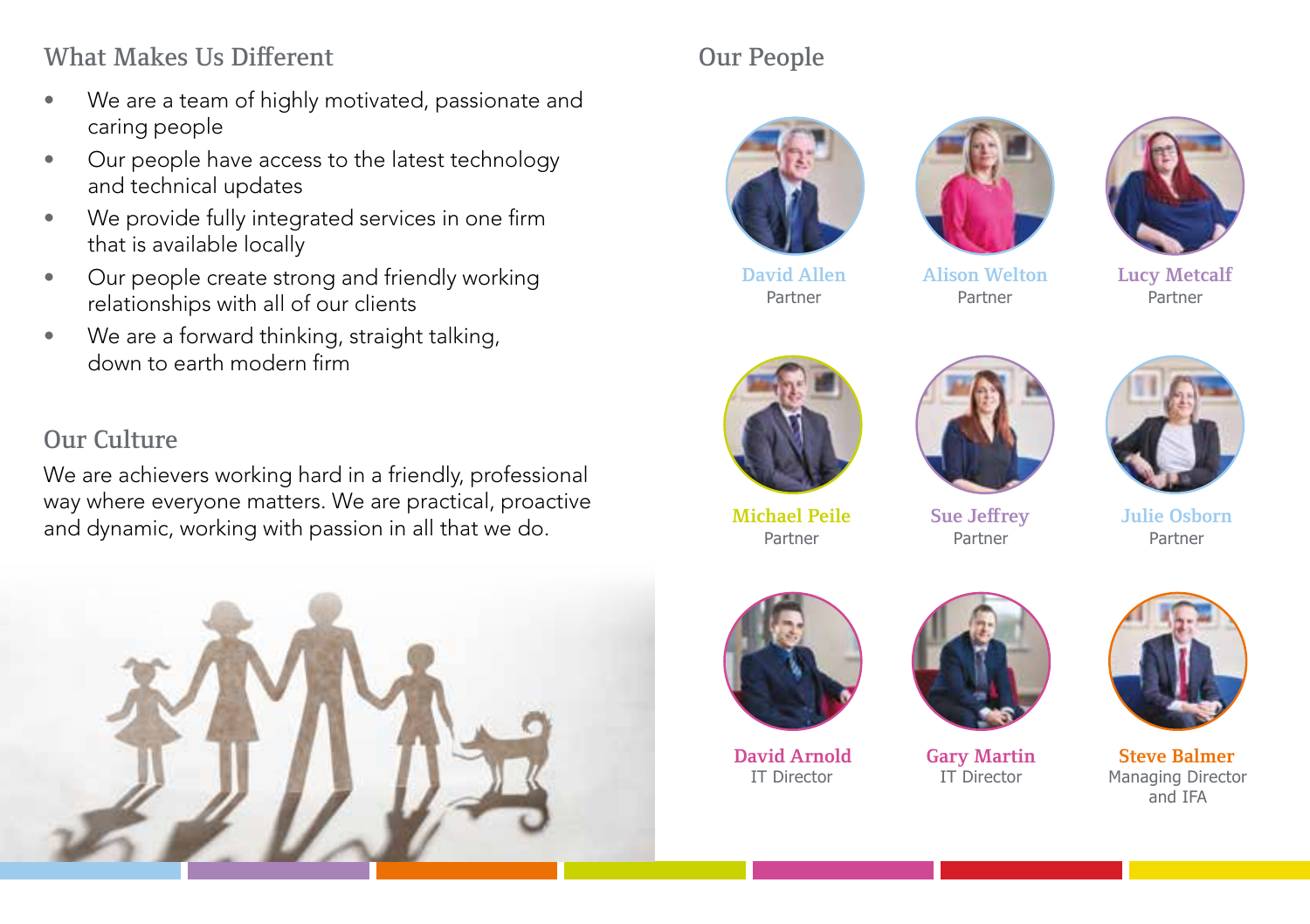### Great Place to Work

We provide great places of work and we make our work satisfying and enjoyable.

Here are some quotes from our people:

"David Allen provides all people the opportunity to develop and progress into the career that you wish to achieve. It is also a fun place to work and there is a great team spirit within the firm."

"David Allen provide all of their staff with the opportunity to develop and progress their career. I think it is important that an employer sees the full potential in all of their staff."

"There are huge opportunities to progress within David Allen, qualifications are not the only thing we look for when recruiting new people, experience goes a long way!"

"We reward our people for the work that they do which creates great job satisfaction."

### Business Excellence

Our people seek continuous improvement in their areas of responsibility enabling them to make a real and lasting contribution to the aims of our business and that of our clients. We set ourselves challenging targets for business growth.

### Client Experience

Our clients are treated with respect and we develop trust and respect in return. Our clients experience an amazing service and have peace of mind knowing that their affairs are in good hands.

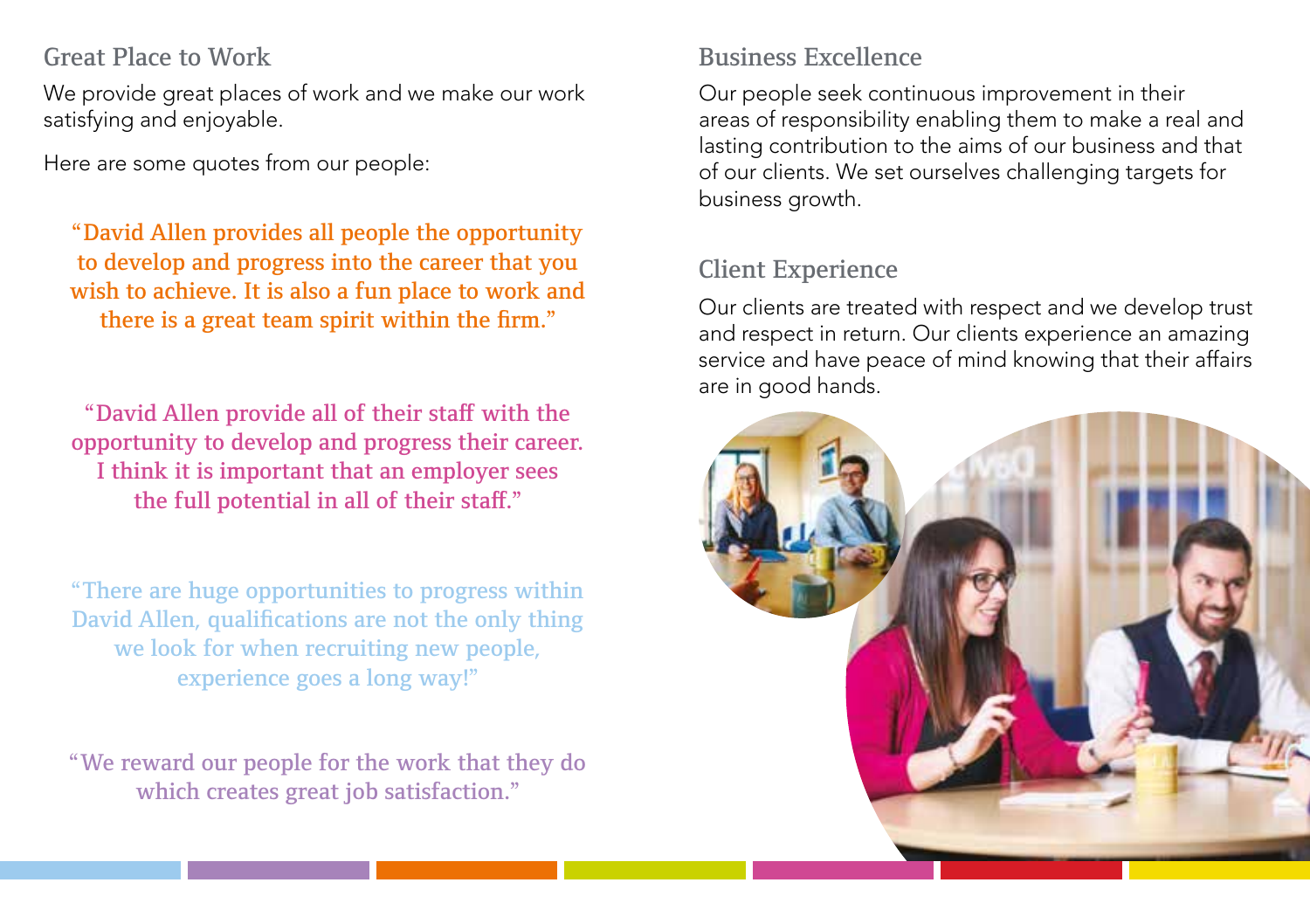### Caring for Our Community

We are an integral part of our community and encourage involvement with local charities and community projects.

We strive to protect our environment.

"The greatness of a community is most accurately measured by the compassionate actions of its members."

# Join #TeamDA

Do you share our desire to delight clients and build relationships with them?

Release your potential as part of a strong supportive team. We have a strong coaching culture, experienced, friendly, approachable partners to work alongside.

We welcome recruits at all levels.

"We are not a team because we work together. We are a team because we respect, trust and care for each other."